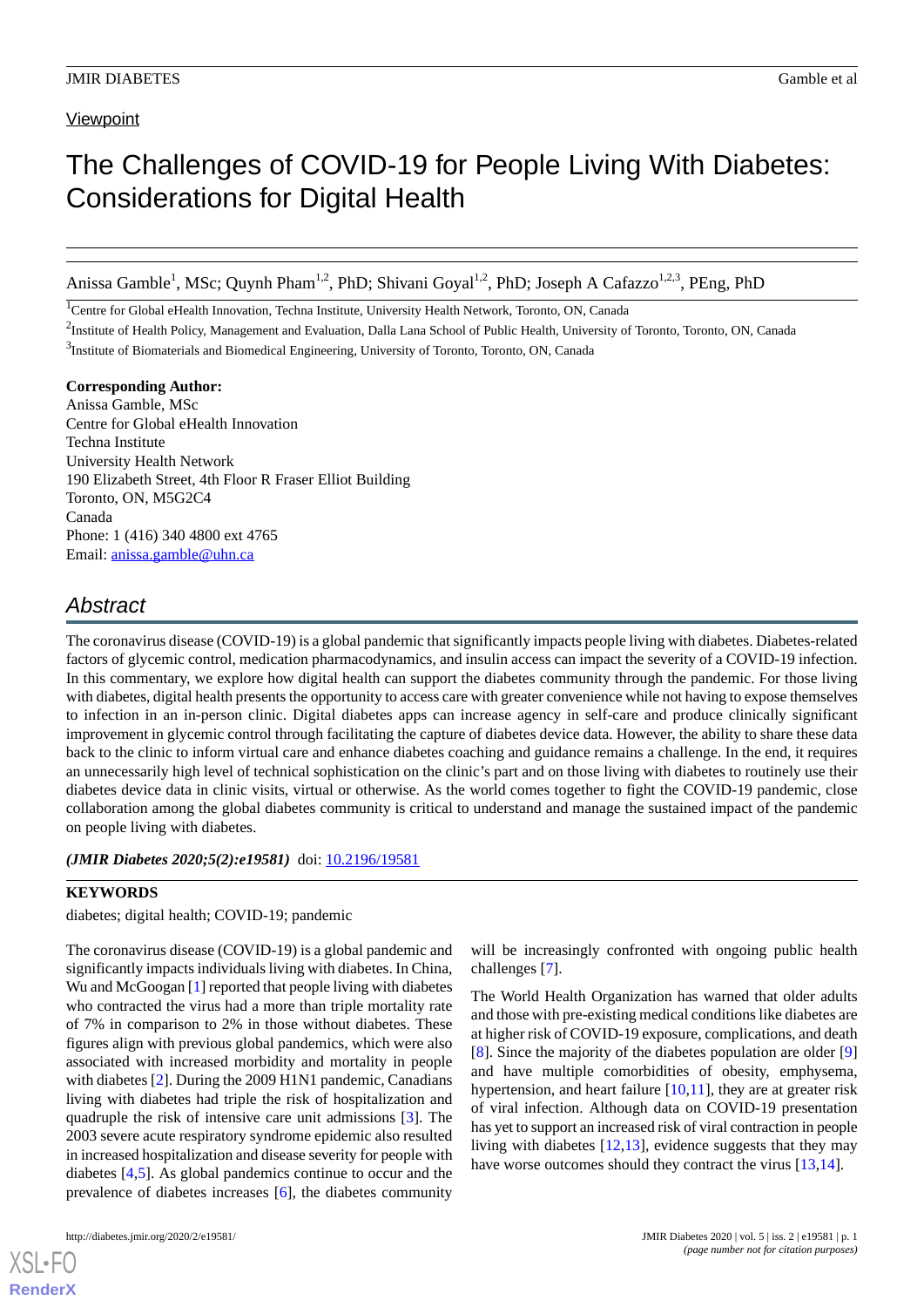Poor glycemic control is a significant contributor to COVID-19 severity. Hyperglycemic events can lead to diabetes ketoacidosis, which is a life-threatening condition that interferes with the immune response to mitigate sepsis and recovery [[15\]](#page-3-0). Coronaviruses have also been shown to bind to their target cells through angiotensin converting enzyme-2 (ACE2). Fang et al [[16\]](#page-3-1) proposed that the expression of ACE2 is substantially increased in people managing their diabetes with ACE inhibitors and antihyperglycemic angiotensin II type-I receptor blockers [[17\]](#page-3-2). As such, these individuals may be at an increased risk of developing severe and fatal COVID-19. To maintain adequate glycemic control, people living with diabetes are normally encouraged to eat well, exercise, and maintain good mental health [\[18](#page-3-3)-[20\]](#page-3-4). However, efforts to minimize the risk of exposure to COVID-19 have required social distancing and quarantine practices that may exacerbate insulin sensitivity through lower levels of physical activity, abrupt changes in social routine, poor dietary diversity, and diabetes distress [[21](#page-3-5)[-24](#page-3-6)].

Guidelines authored by prominent diabetes societies encourage the use of insulin as the preferred treatment during the global pandemic [[25](#page-3-7)[,26](#page-3-8)]. However, the impact of COVID-19 on the global economy has compromised insulin production and access [[27\]](#page-3-9). For people who are insulin-dependent, the risk of an insulin shortage or delayed delivery is deadly [\[28\]](#page-3-10). Health professionals are recommending people to have a 30-day supply of diabetes medication and supplies for their medical devices [\[29](#page-3-11)]. This advice may prove difficult to heed for the growing population of people in both urban (10.8%) and rural (7.2%) settings who experience socioeconomic disparities, specifically lower income, as they may not be able to afford adhering to such guidelines [[13,](#page-2-12)[30](#page-3-12)[,31](#page-3-13)]. In addition, the shortage of commercial antibacterial products may impede sterilization techniques for insulin injections and blood glucose monitoring, and promote infection [[32\]](#page-3-14). Significant decreases in traditional in-person clinic availability will require people to adopt and adjust to receiving digital diabetes care [\[33](#page-3-15)].

In response to social distancing guidance, outpatient diabetes clinics and family medicine practices have greatly curtailed their services to only the most urgent cases [[34\]](#page-3-16). Even as restrictions are expected to ease over time, there will be continued caution in visiting clinics. In light of these circumstances, the use of previously restricted forms of communication between providers and their patients have been allowed. Most forms of audio, video, or texting technology have been allowed by jurisdictions through not only relaxing privacy and security requirements but also reimbursing providers for these services. Even telephone calls have become an accepted modality for conducting a clinical visit, allowing those without sophisticated consumer devices like smartphones to access services [[35-](#page-3-17)[37\]](#page-3-18).

For those living with diabetes, this is an opportunity to be able to access care with greater convenience while not having to expose themselves to infection in an in-person clinic. If the use of virtual visits continues after the pandemic eases―as they are expected to  $[38]$  $[38]$ —it opens up a great opportunity to provide more timely access to not only physician care but services that are often scarce for those living with diabetes [\[39](#page-3-20)]. With physical distances no longer a factor, virtualizing the care provided by diabetes educators, dieticians, and specialized mental health professionals could improve access further than what was previously possible with in-person encounters [[40\]](#page-4-0). These successes can only be realized if broader digital health inequities of access and literacy are addressed within the diabetes community [\[41](#page-4-1)].

Perhaps more compelling than improving access to health services through virtual care, digital health apps can also create greater agency in self-care. A series of studies in recent years have demonstrated that diabetes smartphone apps with the ability to capture diabetes data and other self-reported factors can produce clinically significant improvement in glycemic control for both those living with type 1 diabetes and type 2 diabetes [[40,](#page-4-0)[42,](#page-4-2)[43\]](#page-4-3). These outcomes were achieved without the benefit of a provider facilitating care through the app. Additional studies have since shown that outcomes can be further enhanced with the addition of virtual care and the active use of diabetes data sharing to enhance diabetes coaching and guidance [[44](#page-4-4)[,45](#page-4-5)].

Despite the positive enablers for remote diabetes care, the ability to share diabetes device data back to the clinic remains a challenge [\[46](#page-4-6)]. As it stands, the current landscape of diabetes device data interoperability is a patchwork of proprietary technologies, open source tools, and restrictive electronic health record (EHR) policies. In the end, it requires an unnecessarily high level of technical sophistication on the clinic's part and on those living with diabetes to routinely use their diabetes device data in clinic visits, virtual or otherwise [[47-](#page-4-7)[49\]](#page-4-8). This technical burden will simply continue to hamper efforts to facilitate comprehensive virtual care. It continues to be a challenge to convince manufacturers of diabetes devices and EHR vendors to create truly interoperable systems to ease the burden on the diabetes communities [\[40](#page-4-0)]. It is hoped that the pandemic further reveals the flaws of the industry's business tactics to maintain exclusivity and their slow response in addressing the needs of the diabetes community.

As the world comes together to fight the COVID-19 pandemic, close collaboration among the global diabetes community is critical to understand and manage the sustained impact of the pandemic on people living with diabetes. [Figure 1](#page-2-14) presents a summary of the challenges of COVID-19 for people living with diabetes and the opportunities of diabetes digital health to support them in this time of need. Contribution and access to trusted diabetes resources that can communicate actionable insights on the status of COVID-19 are needed to support the community through these challenging times [\[12](#page-2-11),[13,](#page-2-12)[50](#page-4-9)[-55](#page-4-10)].



**[RenderX](http://www.renderx.com/)**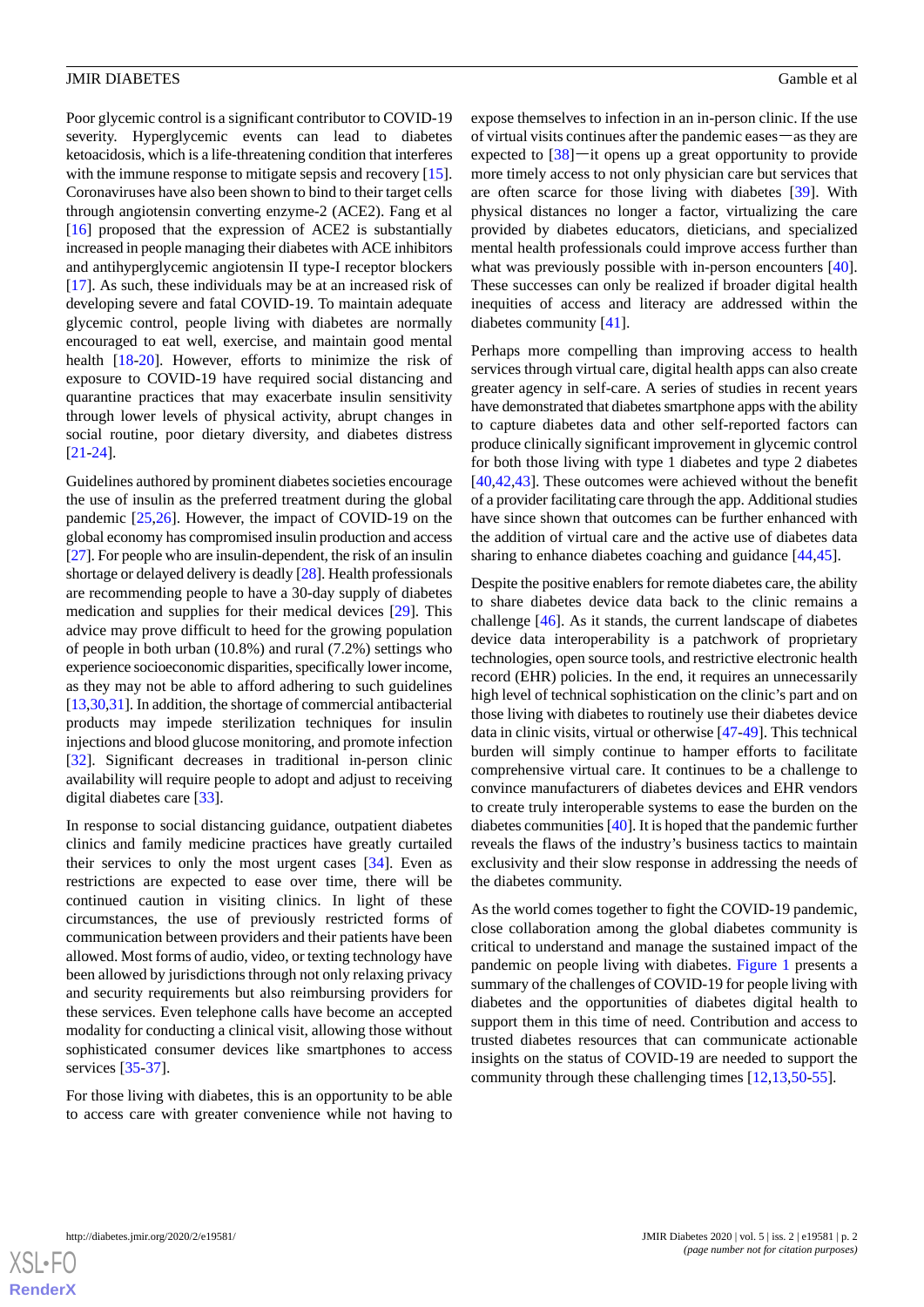<span id="page-2-14"></span>**Figure 1.** The challenges of COVID-19 for people living with diabetes and the opportunities of diabetes digital health.



# **Conflicts of Interest**

<span id="page-2-0"></span>None declared.

# <span id="page-2-1"></span>**References**

- 1. Wu Z, McGoogan JM. Characteristics of and important lessons from the coronavirus disease 2019 (COVID-19) Outbreak in China: summary of a report of 72 314 cases from the Chinese Center for Disease Control and Prevention. JAMA 2020 Feb 24. [doi: [10.1001/jama.2020.2648](http://dx.doi.org/10.1001/jama.2020.2648)] [Medline: [32091533\]](http://www.ncbi.nlm.nih.gov/entrez/query.fcgi?cmd=Retrieve&db=PubMed&list_uids=32091533&dopt=Abstract)
- <span id="page-2-3"></span><span id="page-2-2"></span>2. CDC COVID-19 Response Team. Preliminary estimates of the prevalence of selected underlying health conditions among patients with coronavirus disease 2019 - United States, February 12-March 28, 2020. MMWR Morb Mortal Wkly Rep 2020 Apr 03;69(13):382-386. [doi: [10.15585/mmwr.mm6913e2](http://dx.doi.org/10.15585/mmwr.mm6913e2)] [Medline: [32240123](http://www.ncbi.nlm.nih.gov/entrez/query.fcgi?cmd=Retrieve&db=PubMed&list_uids=32240123&dopt=Abstract)]
- <span id="page-2-5"></span><span id="page-2-4"></span>3. Allard R, Leclerc P, Tremblay C, Tannenbaum T. Diabetes and the severity of pandemic influenza A (H1N1) infection. Diabetes Care 2010 Jul;33(7):1491-1493 [[FREE Full text](http://europepmc.org/abstract/MED/20587722)] [doi: [10.2337/dc09-2215\]](http://dx.doi.org/10.2337/dc09-2215) [Medline: [20587722](http://www.ncbi.nlm.nih.gov/entrez/query.fcgi?cmd=Retrieve&db=PubMed&list_uids=20587722&dopt=Abstract)]
- <span id="page-2-6"></span>4. World Health Organization. SARS (severe acute respiratory syndrome) URL:<https://www.who.int/ith/diseases/sars/en/>
- <span id="page-2-7"></span>5. Dodek P. Diabetes and other comorbid conditions were associated with a poor outcome in SARS. ACP J Club 2004 Jan 01;140(1):19 [[FREE Full text\]](https://acpjc.acponline.org/Content/140/1/issue/ACPJC-2004-140-1-019.htm)
- <span id="page-2-8"></span>6. International Diabetes Federation. 2019. IDF diabetes atlas 9th edition URL: <https://www.diabetesatlas.org/en/>
- <span id="page-2-9"></span>7. Hill MA, Mantzoros C, Sowers JR. Commentary: COVID-19 in patients with diabetes. Metabolism 2020 Mar 24;107:154217 [[FREE Full text](http://europepmc.org/abstract/MED/32220611)] [doi: [10.1016/j.metabol.2020.154217](http://dx.doi.org/10.1016/j.metabol.2020.154217)] [Medline: [32220611](http://www.ncbi.nlm.nih.gov/entrez/query.fcgi?cmd=Retrieve&db=PubMed&list_uids=32220611&dopt=Abstract)]
- <span id="page-2-10"></span>8. World Health Organization. Coronavirus disease (COVID-19) pandemic URL: [https://www.who.int/emergencies/diseases/](https://www.who.int/emergencies/diseases/novel-coronavirus-2019) [novel-coronavirus-2019](https://www.who.int/emergencies/diseases/novel-coronavirus-2019)
- 9. Public Health Agency of Canada. 2017. Diabetes in Canada URL: [https://www.canada.ca/en/public-health/services/](https://www.canada.ca/en/public-health/services/publications/diseases-conditions/diabetes-canada-highlights-chronic-disease-surveillance-system.html) [publications/diseases-conditions/diabetes-canada-highlights-chronic-disease-surveillance-system.html](https://www.canada.ca/en/public-health/services/publications/diseases-conditions/diabetes-canada-highlights-chronic-disease-surveillance-system.html)
- <span id="page-2-12"></span><span id="page-2-11"></span>10. Piette JD, Kerr EA. The impact of comorbid chronic conditions on diabetes care. Diabetes Care 2006 Mar;29(3):725-731. [doi: [10.2337/diacare.29.03.06.dc05-2078\]](http://dx.doi.org/10.2337/diacare.29.03.06.dc05-2078) [Medline: [16505540\]](http://www.ncbi.nlm.nih.gov/entrez/query.fcgi?cmd=Retrieve&db=PubMed&list_uids=16505540&dopt=Abstract)
- <span id="page-2-13"></span>11. Zhu L, She Z, Cheng X, Qin J, Zhang X, Cai J, et al. Association of blood glucose control and outcomes in patients with COVID-19 and pre-existing type 2 diabetes. Cell Metab 2020 May 01. [doi: [10.1016/j.cmet.2020.04.021](http://dx.doi.org/10.1016/j.cmet.2020.04.021)] [Medline: [32369736](http://www.ncbi.nlm.nih.gov/entrez/query.fcgi?cmd=Retrieve&db=PubMed&list_uids=32369736&dopt=Abstract)]
- 12. Diabetes Canada. 2020 May 12. FAQ about COVID-19 and diabetes URL: [https://www.diabetes.ca/resources/](https://www.diabetes.ca/resources/tools---resources/faq-about-covid-19-and-diabetes) [tools---resources/faq-about-covid-19-and-diabetes](https://www.diabetes.ca/resources/tools---resources/faq-about-covid-19-and-diabetes)
- 13. American Diabetes Association. Diabetes and coronavirus URL:<https://www.diabetes.org/coronavirus-covid-19>
- 14. Hulme KD, Gallo LA, Short KR. Influenza virus and glycemic variability in diabetes: a killer combination? Front Microbiol 2017;8:861. [doi: [10.3389/fmicb.2017.00861\]](http://dx.doi.org/10.3389/fmicb.2017.00861) [Medline: [28588558](http://www.ncbi.nlm.nih.gov/entrez/query.fcgi?cmd=Retrieve&db=PubMed&list_uids=28588558&dopt=Abstract)]

[XSL](http://www.w3.org/Style/XSL)•FO **[RenderX](http://www.renderx.com/)**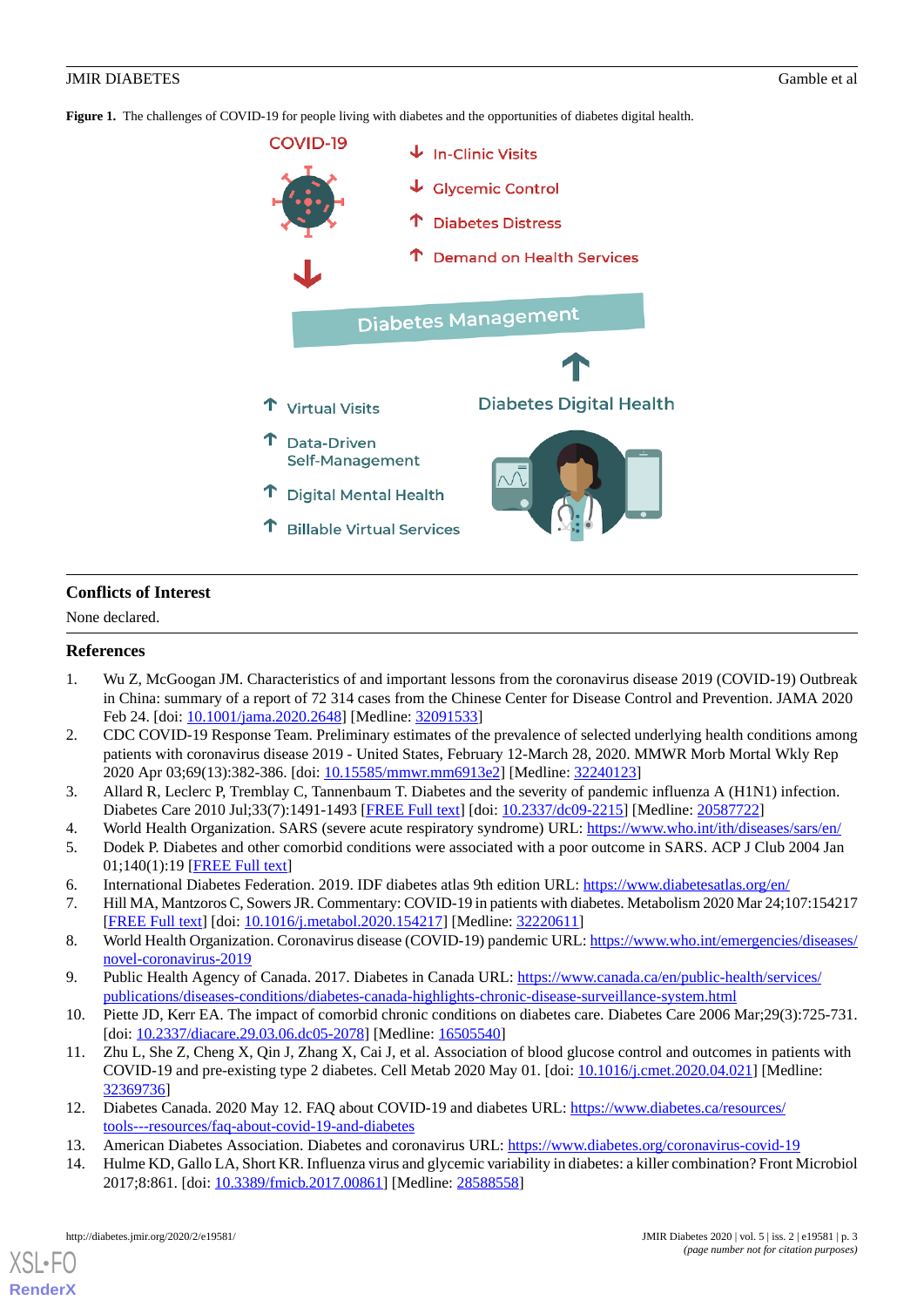- <span id="page-3-0"></span>15. Diabetes Canada. 2020 Mar 06. Novel Coronavirus (COVID-19) and diabetes: what you should know URL: [https://www.](https://www.diabetes.ca/media-room/news/novel-coronavirus-(covid-19)-and-diabetes--what-you-should-know) [diabetes.ca/media-room/news/novel-coronavirus-\(covid-19\)-and-diabetes--what-you-should-know](https://www.diabetes.ca/media-room/news/novel-coronavirus-(covid-19)-and-diabetes--what-you-should-know)
- <span id="page-3-1"></span>16. Fang L, Karakiulakis G, Roth M. Are patients with hypertension and diabetes mellitus at increased risk for COVID-19 infection? Lancet Respir Med 2020 Apr;8(4):e21. [doi: [10.1016/s2213-2600\(20\)30116-8\]](http://dx.doi.org/10.1016/s2213-2600(20)30116-8)
- <span id="page-3-2"></span>17. Kuster GM, Pfister O, Burkard T, Zhou Q, Twerenbold R, Haaf P, et al. SARS-CoV2: should inhibitors of the renin-angiotensin system be withdrawn in patients with COVID-19? Eur Heart J 2020 Mar 20 [[FREE Full text\]](http://europepmc.org/abstract/MED/32196087) [doi: [10.1093/eurheartj/ehaa235](http://dx.doi.org/10.1093/eurheartj/ehaa235)] [Medline: [32196087](http://www.ncbi.nlm.nih.gov/entrez/query.fcgi?cmd=Retrieve&db=PubMed&list_uids=32196087&dopt=Abstract)]
- <span id="page-3-3"></span>18. Pallayova M, Taheri S. Targeting diabetes distress: the missing piece of the successful type 1 diabetes management puzzle. Diabetes Spectr 2014 May;27(2):143-149 [\[FREE Full text\]](http://europepmc.org/abstract/MED/26246771) [doi: [10.2337/diaspect.27.2.143](http://dx.doi.org/10.2337/diaspect.27.2.143)] [Medline: [26246771](http://www.ncbi.nlm.nih.gov/entrez/query.fcgi?cmd=Retrieve&db=PubMed&list_uids=26246771&dopt=Abstract)]
- <span id="page-3-4"></span>19. Riddell MC, Gallen IW, Smart CE, Taplin CE, Adolfsson P, Lumb AN, et al. Exercise management in type 1 diabetes: a consensus statement. Lancet Diabetes Endocrinol 2017 May;5(5):377-390. [doi: [10.1016/s2213-8587\(17\)30014-1](http://dx.doi.org/10.1016/s2213-8587(17)30014-1)]
- <span id="page-3-5"></span>20. Gray A, Threlkeld RJ. Nutritional recommendations for individuals with diabetes. Endotext 2019. [Medline: [25905243](http://www.ncbi.nlm.nih.gov/entrez/query.fcgi?cmd=Retrieve&db=PubMed&list_uids=25905243&dopt=Abstract)]
- 21. Diabetes Canada. 2019 Nov 05. Food insecurity and diabetes URL: [https://www.diabetes.ca/managing-my-diabetes/stories/](https://www.diabetes.ca/managing-my-diabetes/stories/food-insecurity-and-diabetes) [food-insecurity-and-diabetes](https://www.diabetes.ca/managing-my-diabetes/stories/food-insecurity-and-diabetes)
- 22. Zaharieva DP, McGaugh S, Davis EA, Riddell MC. Advances in exercise, physical activity, and diabetes. Diabetes Technol Ther 2020 Feb;22(S1):S109-S118. [doi: [10.1089/dia.2020.2508\]](http://dx.doi.org/10.1089/dia.2020.2508) [Medline: [32069147](http://www.ncbi.nlm.nih.gov/entrez/query.fcgi?cmd=Retrieve&db=PubMed&list_uids=32069147&dopt=Abstract)]
- <span id="page-3-6"></span>23. Diabetes Canada Clinical Practice Guidelines Expert Committee, Robinson DJ, Coons M, Haensel H, Vallis M, Yale JF. Diabetes and mental health. Can J Diabetes 2018 Apr;42 Suppl 1:S130-S141. [doi: [10.1016/j.jcjd.2017.10.031\]](http://dx.doi.org/10.1016/j.jcjd.2017.10.031) [Medline: [29650085](http://www.ncbi.nlm.nih.gov/entrez/query.fcgi?cmd=Retrieve&db=PubMed&list_uids=29650085&dopt=Abstract)]
- <span id="page-3-8"></span><span id="page-3-7"></span>24. Gupta R, Ghosh A, Singh AK, Misra A. Clinical considerations for patients with diabetes in times of COVID-19 epidemic. Diabetes Metab Syndr 2020;14(3):211-212 [[FREE Full text](http://europepmc.org/abstract/MED/32172175)] [doi: [10.1016/j.dsx.2020.03.002](http://dx.doi.org/10.1016/j.dsx.2020.03.002)] [Medline: [32172175](http://www.ncbi.nlm.nih.gov/entrez/query.fcgi?cmd=Retrieve&db=PubMed&list_uids=32172175&dopt=Abstract)]
- 25. JDRF-Beyond Type 1 Alliance. Coronavirus + Diabetes URL: [https://tinyurl.com/ybcp5dn7](https://coronavirusdiabetes.org/?utm_source=diaTribe&utm_campaign=ad3a8b9595-EMAIL_CAMPAIGN_2020_04_24_08_30&utm_medium=email&utm_term=0_22467a8528-ad3a8b9595-152727485)
- <span id="page-3-9"></span>26. Bornstein SR, Rubino F, Khunti K, Mingrone G, Hopkins D, Birkenfeld AL, et al. Practical recommendations for the management of diabetes in patients with COVID-19. Lancet Diabetes Endocrinol 2020 Apr. [doi: [10.1016/S2213-8587\(20\)30152-2\]](http://dx.doi.org/10.1016/S2213-8587(20)30152-2)
- <span id="page-3-10"></span>27. Cefalu WT, Dawes DE, Gavlak G, Goldman D, Herman WH, Van Nuys K, Insulin Access and Affordability Working Group. Insulin access and affordability working group: conclusions and recommendations. Diabetes Care 2018 Jun;41(6):1299-1311. [doi: [10.2337/dci18-0019](http://dx.doi.org/10.2337/dci18-0019)] [Medline: [29739814\]](http://www.ncbi.nlm.nih.gov/entrez/query.fcgi?cmd=Retrieve&db=PubMed&list_uids=29739814&dopt=Abstract)
- <span id="page-3-11"></span>28. Healio. 2020 Mar 16. Extra insulin supplies, medications advised for people with diabetes in wake of COVID-19 URL: [https://www.healio.com/endocrinology/diabetes/news/online/%7B19b3e970-b54c-499b-8cfa-01591e7bcd6b%7D/](https://www.healio.com/endocrinology/diabetes/news/online/%7B19b3e970-b54c-499b-8cfa-01591e7bcd6b%7D/extra-insulin-supplies-medications-advised-for-people-with-diabetes-in-wake-of-covid-19) [extra-insulin-supplies-medications-advised-for-people-with-diabetes-in-wake-of-covid-19](https://www.healio.com/endocrinology/diabetes/news/online/%7B19b3e970-b54c-499b-8cfa-01591e7bcd6b%7D/extra-insulin-supplies-medications-advised-for-people-with-diabetes-in-wake-of-covid-19)
- <span id="page-3-12"></span>29. Diabetes Canada. 2020 Mar 23. An open letter: working together to avoid diabetes supply interruptions during Covid-19 pandemic URL: [https://www.diabetes.ca/media-room/news/](https://www.diabetes.ca/media-room/news/an-open-letter--working-together-to-avoid-diabetes-supply-interruptions-during-covid-19-pandemic)
- <span id="page-3-14"></span><span id="page-3-13"></span>[an-open-letter--working-together-to-avoid-diabetes-supply-interruptions-during-covid-19-pandemic](https://www.diabetes.ca/media-room/news/an-open-letter--working-together-to-avoid-diabetes-supply-interruptions-during-covid-19-pandemic) 30. Saydah SH, Imperatore G, Beckles GL. Socioeconomic status and mortality: contribution of health care access and psychological distress among U.S. adults with diagnosed diabetes. Diabetes Care 2013 Jan;36(1):49-55 [[FREE Full text](http://europepmc.org/abstract/MED/22933434)] [doi: [10.2337/dc11-1864\]](http://dx.doi.org/10.2337/dc11-1864) [Medline: [22933434\]](http://www.ncbi.nlm.nih.gov/entrez/query.fcgi?cmd=Retrieve&db=PubMed&list_uids=22933434&dopt=Abstract)
- <span id="page-3-15"></span>31. International Diabetes Federation. Worldwide toll of diabetes URL: [https://diabetesatlas.org/en/sections/](https://diabetesatlas.org/en/sections/worldwide-toll-of-diabetes.html) [worldwide-toll-of-diabetes.html](https://diabetesatlas.org/en/sections/worldwide-toll-of-diabetes.html)
- <span id="page-3-17"></span><span id="page-3-16"></span>32. Finucane K, Ambrey P, Narayan S, Archer CB, Dayan C. Insulin injection abscesses caused by Mycobacterium chelonae. Diabetes Care 2003 Aug;26(8):2483-2484. [doi: [10.2337/diacare.26.8.2483\]](http://dx.doi.org/10.2337/diacare.26.8.2483) [Medline: [12882896](http://www.ncbi.nlm.nih.gov/entrez/query.fcgi?cmd=Retrieve&db=PubMed&list_uids=12882896&dopt=Abstract)]
- 33. Women's College Hospital. Centre for integrated diabetes care URL: [https://www.womenscollegehospital.ca/care-programs/](https://www.womenscollegehospital.ca/care-programs/centre-for-integrated-diabetes-care) [centre-for-integrated-diabetes-care](https://www.womenscollegehospital.ca/care-programs/centre-for-integrated-diabetes-care)
- 34. Public Health Agency of Canada. 2020. Coronavirus disease (COVID-19): for health professionals URL: [https://www.](https://www.canada.ca/en/public-health/services/diseases/2019-novel-coronavirus-infection/health-professionals.html) [canada.ca/en/public-health/services/diseases/2019-novel-coronavirus-infection/health-professionals.html](https://www.canada.ca/en/public-health/services/diseases/2019-novel-coronavirus-infection/health-professionals.html)
- <span id="page-3-18"></span>35. Dawkins G. Winnipeg Sun. 2020 Mar 16. Manitoba doctors will be able to offer patient visits over telephone, videoconferencing URL: [https://winnipegsun.com/news/news-news/](https://winnipegsun.com/news/news-news/manitoba-doctors-will-be-able-to-offer-patient-visits-over-telephone-videoconferencing) [manitoba-doctors-will-be-able-to-offer-patient-visits-over-telephone-videoconferencing](https://winnipegsun.com/news/news-news/manitoba-doctors-will-be-able-to-offer-patient-visits-over-telephone-videoconferencing)
- <span id="page-3-19"></span>36. American College of Physicians. 2020 Mar 31. Internists commend CMS decision to pay for telephone visits to help physician practices during COVID-19 emergency URL: [https://www.acponline.org/acp-newsroom/](https://www.acponline.org/acp-newsroom/internists-commend-cms-decision-to-pay-for-telephone-visits-to-help-physician-practices-during-covid) [internists-commend-cms-decision-to-pay-for-telephone-visits-to-help-physician-practices-during-covid](https://www.acponline.org/acp-newsroom/internists-commend-cms-decision-to-pay-for-telephone-visits-to-help-physician-practices-during-covid)
- <span id="page-3-20"></span>37. Favaro A, St Philip E. CTV News. 2020 Mar 14. Ontario implements virtual medical visits in bid to keep doctors, patients safe amid COVID-19 URL: [https://www.ctvnews.ca/health/coronavirus/](https://www.ctvnews.ca/health/coronavirus/ontario-implements-virtual-medical-visits-in-bid-to-keep-doctors-patients-safe-amid-covid-19-1.4853436)
- [ontario-implements-virtual-medical-visits-in-bid-to-keep-doctors-patients-safe-amid-covid-19-1.4853436](https://www.ctvnews.ca/health/coronavirus/ontario-implements-virtual-medical-visits-in-bid-to-keep-doctors-patients-safe-amid-covid-19-1.4853436)
- 38. Barron D. Scientific American. 2020 Mar 21. Has telemedicine's day finally come? URL: [https://blogs.scientificamerican.com/](https://blogs.scientificamerican.com/observations/has-telemedicines-day-finally-come/) [observations/has-telemedicines-day-finally-come/](https://blogs.scientificamerican.com/observations/has-telemedicines-day-finally-come/)
- 39. Iyengar V, Wolf A, Brown A, Close K. Challenges in diabetes care: can digital health help address them? Clin Diabetes 2016 Jul;34(3):133-141 [\[FREE Full text\]](http://europepmc.org/abstract/MED/27621530) [doi: [10.2337/diaclin.34.3.133\]](http://dx.doi.org/10.2337/diaclin.34.3.133) [Medline: [27621530](http://www.ncbi.nlm.nih.gov/entrez/query.fcgi?cmd=Retrieve&db=PubMed&list_uids=27621530&dopt=Abstract)]

[XSL](http://www.w3.org/Style/XSL)•FO **[RenderX](http://www.renderx.com/)**